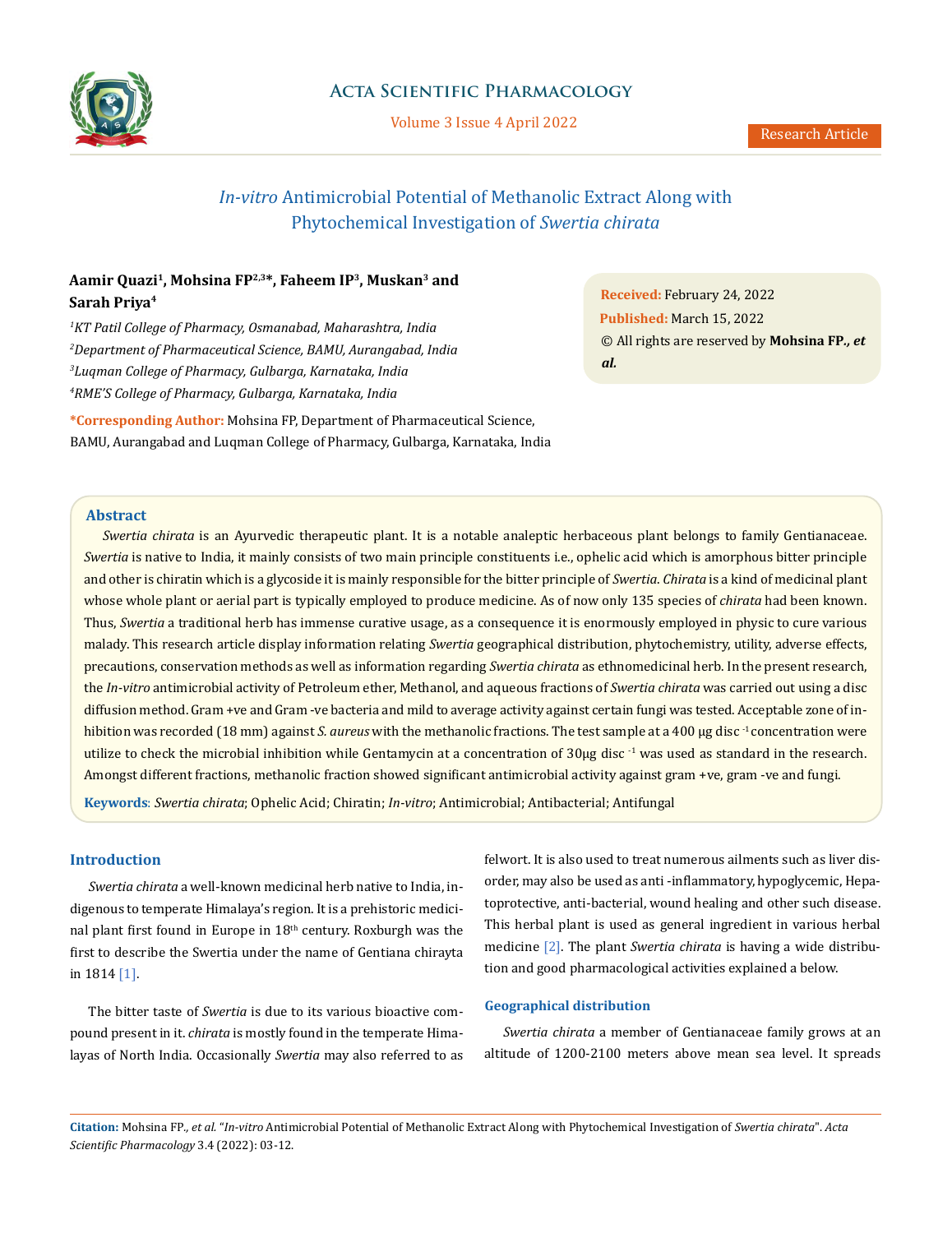across Himalayan belt. In Nepal it has been dispersed at an altitude of 1500-3000 meters, mostly South-west facing slopes of mixed broad-leaved forest [3].

#### **Morphological characteristics of** *Swertia Chirata*

*Swertia Chirata* is an erect annual plant [4].

| Height              | $60 - 125$ cm                                                                                   |
|---------------------|-------------------------------------------------------------------------------------------------|
| Stem                | Branching is Robust, cylindrical below 4<br>angled upwards containing a large pith              |
| Leaves              | usually lanceolate, 5 nerved sub - sessile                                                      |
| Flowers             | lurid greenish yellow tinged with purple in<br>large panicles capsules egg-shaped many<br>sided |
| Seeds               | sharp pointed                                                                                   |
| Diameter of<br>seed | 6 mm                                                                                            |
| Length of seed      | 1 <sub>m</sub> long                                                                             |

**Table 1:** Morphological description.

The plant is having pinkish or sometimes whitish colored haired while the fruits are sharp pointed and this herb produces a massive number of globose, brownish and minute-seeds, flowers are hermaphrodite [1,4] taxonomically *Swertia* belongs to a different genus [5]. Generally, c*hirata* is a vertically growing herb with stem which is either orange - brown or purple color. Leaves are soft, oval and stalkless in nature. The flowers of *chirata* are tetramerous, symmetric, axillary, greenish yellow in color with a purple tinge whereas the roots are yellowish fibrous in nature. Flowers bloom after July however fruit begins to mature around October. We can see the harvesting of this herb is done just before their flowering stage. Although seeds are tiny around 300μm in diameter but marked to have broad spectrum of pharmacological properties  $[6]$ .

#### **Period of occurrence**

The plant *Swertia* emerge and proliferate from seeds which are shed during October-November. It is cultivated in some parts of the Himalayan region. Seeds are tiny in size have to be sown in breeding grounds and later the seedlings can be replanted in the field [1]. Leaves are harvested at the stage of bud and flowering stage [7].

# **Taxonomical classification**

| Kingdom  | Plantae       |  |  |
|----------|---------------|--|--|
| Clade    | Tracheophytes |  |  |
| Clade    | Angiosperm    |  |  |
| Clade    | Eudicots      |  |  |
| Clade    | Asterids      |  |  |
| Family   | Gentianaceae  |  |  |
| Order    | Gentianales   |  |  |
| Subtribe | Swertiinae    |  |  |
| Genus    | Swertia       |  |  |
|          |               |  |  |

**Table a**

# **Plant profile: [8]**

| Family         | Gentianaceae |
|----------------|--------------|
| Ayurvedic name | Kiratatika   |
| Unani name     | Chirata      |
| Hindi name     | Chirayata    |
| Trade name     | Chirayata    |

#### **Table b**

#### **Interchangeable identity of** *Swertia*

Kiratatikta, Kiratikta, Kairat, Ramsenak, Naditikta, Jvarantak, Nidrani, Anaryatikta, Katutikta, Ophelia Chirata, Ardhatikta, Bhunimba, Chiratika, Haima, Kiranta, Kandatikta, Naipala, Nepalanimba, Nidrari, Sannipatha, Sutiktaka, trinanimba, viktaka (Sanskrit), cherata (Bengal), nilaveppa (Kerala), sekhagi [4,6].

#### **English name for Swertia is provided below**

Bitter stick, chirette, Chirayta, Indian bolonong, chirette de indes, east Indian balmony, genciana de la India, gentiana chirata, Swertia chirata yin du, gentiana chirayta, Indian gentian, Kairata, kirata [4,6].

#### **Chemical constituents**

The xanthones are the secondary metabolites of chiarata, xanthones structure and chromatographic behavior are similar to that of flavonoids. However, flavonoids are habitually bump into nature whereas xanthones establish in restricted number of families. Presence of xanthone can be estimated by HPLC technique [9-11].

04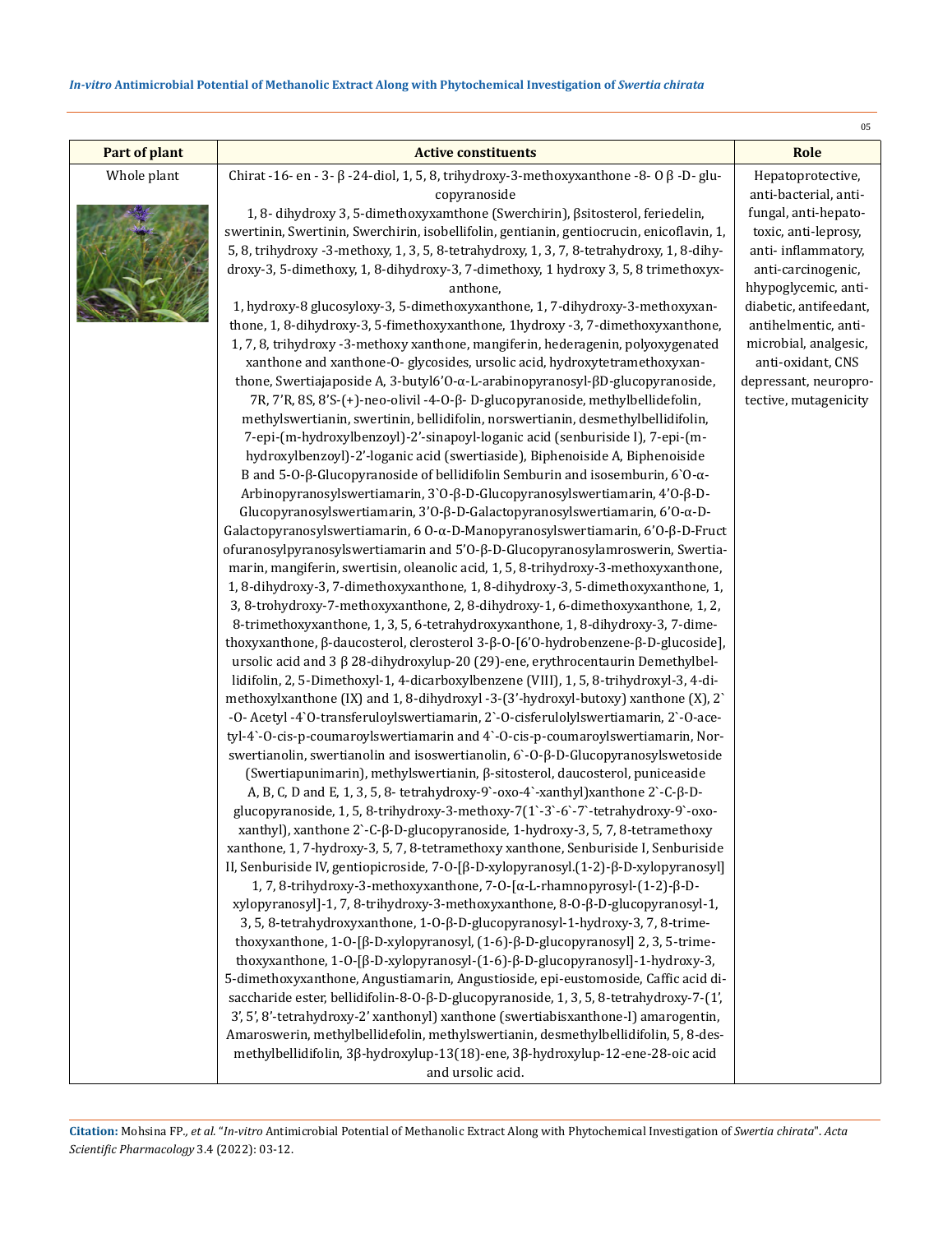# *In-vitro* **Antimicrobial Potential of Methanolic Extract Along with Phytochemical Investigation of** *Swertia chirata*

|                          |                                                                                                                                                                                                                                                                                                                                                                                                                                                                                                                                                                                                                                                                                                                                                                                                                                                                                                                                                                                                                                       | 06                                                                           |
|--------------------------|---------------------------------------------------------------------------------------------------------------------------------------------------------------------------------------------------------------------------------------------------------------------------------------------------------------------------------------------------------------------------------------------------------------------------------------------------------------------------------------------------------------------------------------------------------------------------------------------------------------------------------------------------------------------------------------------------------------------------------------------------------------------------------------------------------------------------------------------------------------------------------------------------------------------------------------------------------------------------------------------------------------------------------------|------------------------------------------------------------------------------|
| Aerial part              | (-)Syringaresinol, magniferin, 1, 5, 8-trihydroxy-3-methoxyxanthone, 1-hydroxy-3, 5,<br>8-trimethoxyxanthone, amarogentin, sweroside, Swerchirin, gentianine, 5-hydroxyl-<br>methylisochroman-1-one, 7-epi- (di-m-hydroxylbenzoyl)-logenic acid (Senburiside<br>II), 3-methoxy 1, 7, 8-trihyfroxanthone, 1, 8-dihydroxy-3, 5-dimethoxyxanthone, 1,<br>8-dihydroxy-3, 7-dimethoxyxanthone, 1- hydroxy-3, 5, 7, 8-tetramethoxyxanthone,<br>bellidifolin, oleanolic acid, sitosterol, swertisin, swertiamarin, decussatin, gantiacau-<br>lein-1, 8-dihydroxy-2, 4, 6-trimethoxyxanthone, methyl swertianin, 1-hydroxy-3, 5,<br>7, 8-tetramethoxyxanthone, ursolic acid, mangiferin, 1-glycosyloxy-3-hydroxy-5-8-<br>dimethoxyxanthone, 1, 8-dihydroxy-3, 5-dimethoxyxanthone, 1, 3-dihydroxy-3-me-<br>thoxyxanthone, 1, 3-dihydroxy-5, 8-dimethoxyxanthone, 2-hydroxydimethyltere-<br>phthalate 2, 3-seco 2-3-lactone, 1β, 3β-epoxy-hop-17(21)-ene-(swertialactone C), 2,<br>3-seco 2-3-lactone, 1β, 3β-epoxy, hop-16(swertialactone D). | Hepatoprotective                                                             |
| Underground/Root<br>part | 1, 8-dihydroxy-3, 5-dimwthoxyxanthone, 1, 5, 8-trihydroxy3-methoxyxanthone,<br>7-methoxy apigenin-6, C, β-D-glucopyranoside, flavone-C-glycoside, luteolin-6, C,<br>β-D-glucopyranoside, bellidifolin, methyl bellidifolin, swertianolin, amarogentin,<br>amaroswerin, 5-(3'-glucosyl)-benzoyloxygentisic acid, 2, 6-dimethoxy- 4-hydroxy-<br>phenol-1-glucoside, 1-O-primeverosyl-3, 8-dihydroxy-5-methoxyxanthone, 1-O-<br>gentiosyl-3, 7-dimethoxy-8-hydroxyxanthone, isobellifolin, methylbellidefolin,<br>isoswertianin, methylswertianin and norswertianin -1-O- $\beta$ -D-glucoside                                                                                                                                                                                                                                                                                                                                                                                                                                           | Anti-asthamatic, anti-<br>pyretic, weakness,<br>anti-tussive, joint<br>pain. |

**Table 2:** The above displayed table consist of chemical constituents and the role of Swertia species.

# **Morphological characteristics**

# **Seed**

The seeds are flat or even with varied corner (Figure 1). For morphological characteristics of seeds 12 species of Swertia were studied by utilizing light and scanning microscopy, this study revealed that they display differences in size, color along with seed coat [12].

# **Root**

Roots are pale yellow in color having length of 18.51cm with a diameter of 4.64 cm (Figure 2). They have tap root system at main and growing root to a few meters with a gushy secondary and tertiary root which are spreading across the collar region [13].



**Figure 1**



**Figure 2**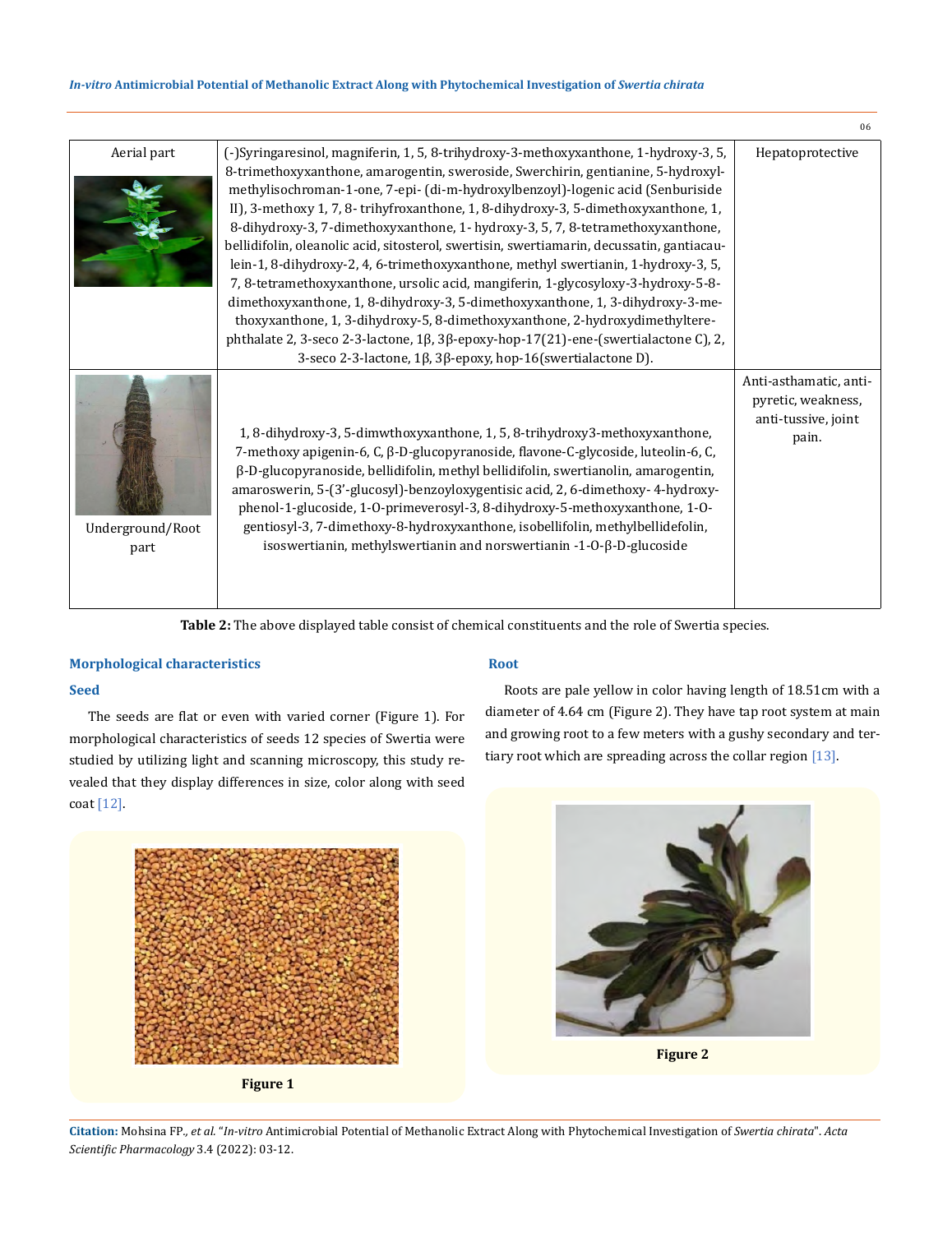#### **Stem**

Stems are circular, single, erect, circular at lower region, quadrangular at upper region, the color of the upper region of stem is light green with or without purple tinge whereas the lower part is in dark green with a purple tinge. Stem contains a large circular yellow color pith (Figure 3). The main shoot of Swertia stem will arrive at third year of sowing in month of April or May [14].



**Figure 3**

### **Leaf**

Leaves are wide, lanceolate, about 5.63cm in length, width is about 4.47 cm, they grow directly from stem because they lack stalk, base is acute, they might be green or purple green in color. It consists of five veins lamina. Radical leaves are wide, sub -sessile, lanceolate with 5-7 nerve. Color alters from purplish dark green to light green. The length size of radical leaves changes from 24-29 cm and breadth with 5.5 -6.4 cm. Cauline leaf is also broad, lanceolate with 5-7 nerve like radical leaves (Figure 4). They are ovate with sub -sessile at acute tip. Length varies from 9.7-17.2 cm and breadth 3.1-6.8 cm. The color of young cauline leaves have dark purplish tinge color at their lower region which will be changes to dark green at their time of maturity  $[15,16]$ .



#### **Flower**

Flowers are 5 in number, bracteate, pedicellate, monoclines, superior, divide into symmetrical halves by any longitude, light green in color with purple streaks on the inner side (Figure 5). Filaments are alternated with uniform size of petal and stigma. Moreover, honey secreting glands are present at each lobe of the petal. Petals are four in number, sympetalous petaled, regular, divide into symmetrical halves by any longitudinal plane of axis, multilateral with valvate aestivation. The size of the petal is twice the size of calyx and the petal have greenish yellow hue also there is four division at the base. From the month of July to September flowering initiates [17].



**Figure 5**

# **Medicinal benefits of** *Swertia chirata*

It can be used for various purposes as an Antipyretic, in constipation, GI disturbances, anorexia, intestinal worms, skin disorders. It also has been utilized by some people as a bitter tonic. In combination with seeds of divi-divi it has been employed for malaria malady. In addition to this it also prefers in sotha, daha, jvara, Krmiroga, kandu, kushta, Meha, Trsna, Vrana [18-20].

# **Pharmacological activity**

It is bit effective in remedy of piles [21]. Orally used to treat seizures, hypertension, asthma, in combination with other medication for scorpion bites. During manufacturing it employed in alcoholic and non-alcoholic beverages. Also, it promotes delivery. Strong decoction of *Swertia chirata* is externally applied to all kind of inflammation. *Swertia* is applied as a poultice to paralyzed limbs and rheumatic swellings as an herbal medicine [22]. *Swertia* is used as a bitter tonic, febrifuge, anti-periodic, stomachic [23].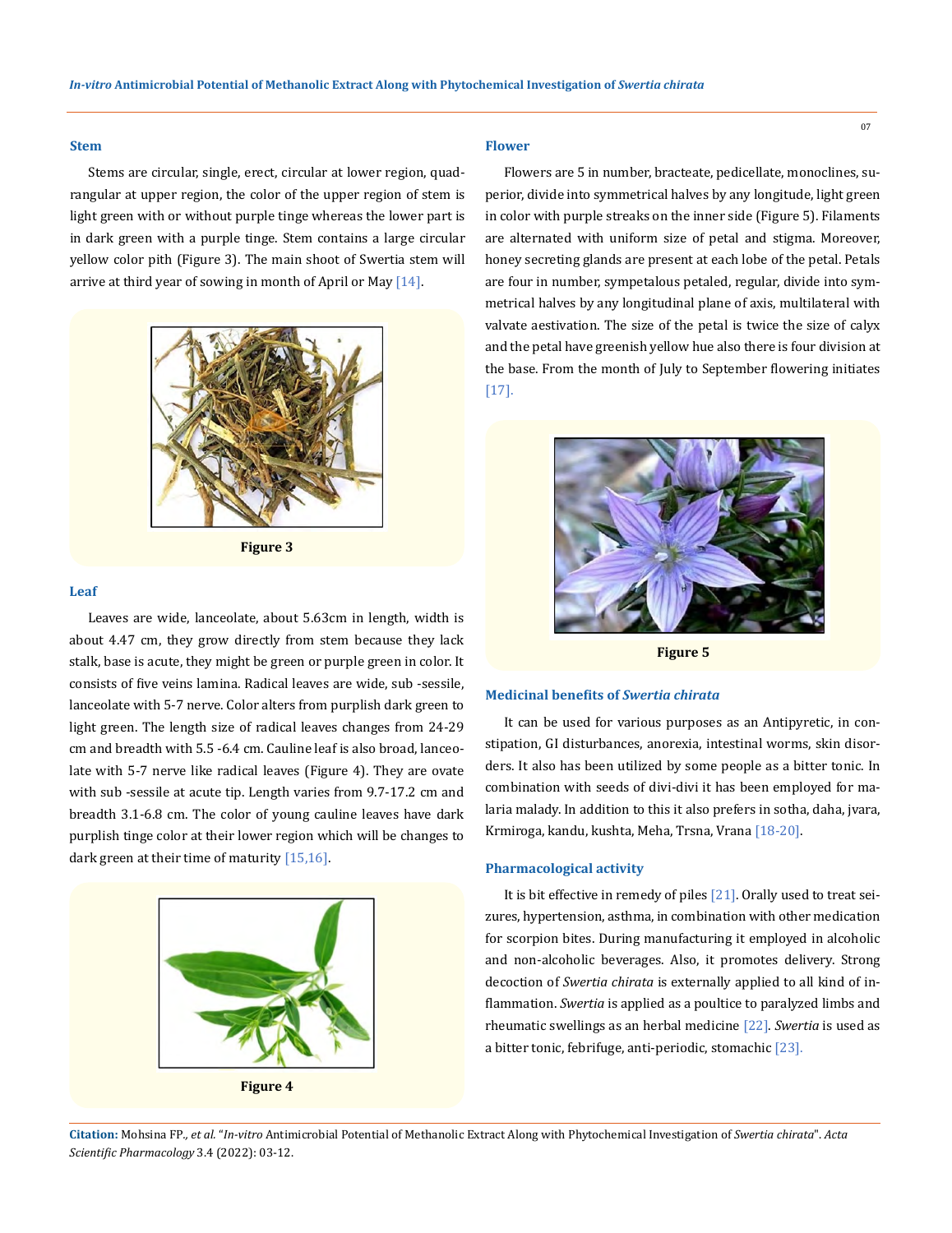As stated in Unani medicine concoction of *Chirata* in combination of cardamom, turmeric and kutki is used for treatment of GI disturbances and *Chirata* + ginger is best antipyretic. Moreover, along with neem, manjishta and gotu kola it is utilized as a remedy for several dermatological problems  $[24]$ . Also used as anti-ulcer, mitigate swelling, neurological problems, urinogenital disorders [25]. Chemical constituents of *Swertia* like xanthones have been reported to give CNS stimulant. *Chirata's* root is helpful in checking hiccups and antiemetic alongside used in urinary complications like kidneys discomfort. To treat varied malady, it is available as polyherbal formulation in the market. Nepali *Swertia* is used as a solution for loss of appetite also this species has the finest thin layer chromatography [1]. Anti-cancer characteristic of Swertia have been declared freshly [9]. It also has the ability to be employed in hyperglycemias, leishmania, liver infection, inflammation, abdominal pain, bacterial infection [26].

The main of the present study is to carry out the research over the in vitro effect of *Swertia chirata* by testing the anti-microbial effect . The phytochemical survey reflects the presence of the constituents which help in justification of the antimicrobial activity of the plant [25].

#### **Adverse effects**

*Swertia Chirata* usually is used as flavoring agent but in same patient *Swertia* lead to vomiting due to its bitter taste. When employed in proper proportion it doesn't cause any harmful effects but excess use may cause vomiting effects, hypoglycemia conditions like dizziness, numbness of hand and feet etc. [27].

### **Precautions and warnings**

Pregnancy and breast feeding: There isn't a safe profile of using it during pregnancy or at breastfeeding as a consequence avoid it during such stage [28].

Diabetes: In some diabetic patients it may lower the blood sugar level, while using it one may keep watch on its blood sugar and monitor it carefully [29].

Intestinal ulcers: It can make the condition of intestine even worse. During surgery it may interfere with blood sugar level one may often monitor or detects their sugar level on/after surgical procedures. As a piece of advice avoid consumption of *Chirata* prior two weeks scheduled surgery [30].

### **Conservation methods**

For conserving *Swertia chirata* an endangered herb there are some methods through it can be conserved i.e., Cultivation of plant in *ex-situ* at lower altitude. Conservation by direct shoot multiplication from leaf explants. Micropropagation is also a way of conservation. Some scientist, developed a strong biotechnological *in-vitro* method for regeneration of *S. chirata* shoots by alternate method for the production of amarogentin [15,31].

# **Methodology**

# **Collection of plant**

The plant was collected and authenticated by Dr. Madhava Chetty, Department of Botany, Tirupati, India.

#### **Extraction method**

Extraction of Swertia is carried by the following method. During collection we have to be keen selective as only mature form of herbal plant Swertia is being employed for better extraction. After collection the ethnomedicinal herb *(Swertia chirata*) will underwent through separation and filtration process (separation from adulterant if any present and removal of impurities if any) as to get it in a pure or purified form. Afterwards the plant material will be dried under the shade, during drying be mindful that temperature should be below than 50°.After completion of drying the dried material will be milled into a coarse powder by utilizing a suitable grinder. Now the ground or milled powder underwent cold extraction by methanol and then fractionation and petroleum ether. At low temperature and pressure, the solvent can be discarded, then the part of extracted material of *chirata* extract was stored in a refrigerator and used for further research [32].

### **Phytochemical screening of** *Swertia's* **aqueous extraction**

 The fractions of the *Swertia* were used for checking the phytochemical screening and detection of presence of flavonoids, tannins, steroids and saponins. Their presence was even tested by qualitative analysis and by thin layer chromatography [33].

#### **Antimicrobial screening**

**Test organism:** Both gram negative and gram positive i.e., *E. coli, Pseudomonas aeruginosa, Shigella boydii, Salmonella Para typhi, S. typhi*, *Shigella dysenteria*, *Vibrio mimicus* as well as *B. subtilis, S aureus, B. cereus* and fungal strains like *Aspergillus Niger, C. albican, S. cerevacae* were selected for research.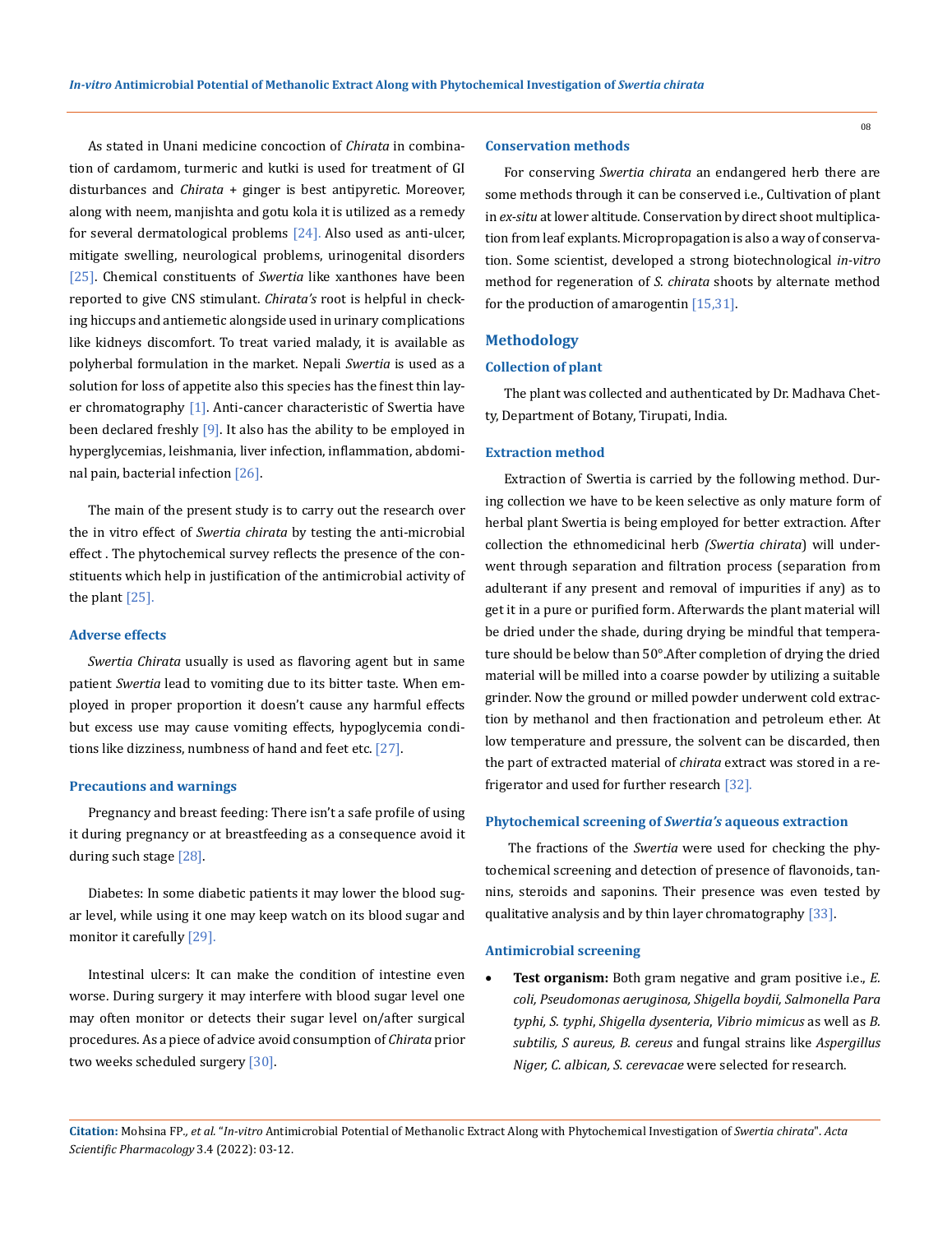Procedure: The antimicrobial study of *Swertia chirata* was done using diffusion disc technique for bacteria as well as fungi. Standard discs of gentamycin were used of  $30\mu$ g disc<sup>-1</sup> and the disc containing the extracts of the *Swertia chirata* was impregnated with 400  $\mu$ g disc<sup>-1</sup>. The antimicrobial activity was measured by using the diameter of zone of inhibition which was measured in millimeter [34].

# **Results**

The present phytochemical work demonstrates the presence of various phytocontituents such as tannins, alkaloids, glycosides and saponins in aqueous extract while in methanol extract, tannins, glycosides, saponin and flavonoids were present, petroleum ether extract shows traces amount of Steroids.

| Phytochemical<br><b>constituents</b> | <b>Petroleum</b><br>ether extract | <b>Methanolic</b><br>extract | <b>Aqueous</b><br>extract |  |
|--------------------------------------|-----------------------------------|------------------------------|---------------------------|--|
| Steroids                             |                                   |                              |                           |  |
| Terpenoids                           |                                   |                              |                           |  |
| <b>Tannins</b>                       |                                   |                              |                           |  |
| Alkaloids                            |                                   |                              | $\div$                    |  |
| Glycosides                           |                                   |                              | ÷                         |  |
| Saponins                             |                                   |                              | $\div$                    |  |
| Flavonoids                           |                                   |                              |                           |  |

**Table 3:** Phytochemical analysis of aqueous extract of *Swertia* 

*chirata.*

### **Antimicrobial activity**

The present research which was carried for different fractions like petroleum ether, methanol, aqueous fraction of roots and shoot portion of the S*wertia Chirata* has shown signification anti- microbial activity at a dose of 400  $\mu$ g disc<sup>-1</sup> against the gram +ve and gram -ve bacteria and moderate antifungal activity, where as other fractions showed mild to moderate antimicrobial activity which was around (6-10 mm). The results are displayed in table below.

#### **Antibacterial activity:**

Among the gram-positive bacteria, significant effect was seen against *S. Aureus* (18 mm with methanolic fraction of Root and Shoot) compared to other fractions. Methanolic fraction of Root as well as shoot had a good antimicrobial activity for *B. cereus* (15 mm of shoot, 16 mm of root) and *B. subtilis* (13 mm for shoot and 12 mm for root) (Figure 6).

Against Gram -negative bacteria, methanolic fraction of shoot as well as root reported highest inhibition against *E. coli.* The zone of Inhibition of *E. coli* was 14 mm for Methanolic fraction of shoot and 16 mm for root fraction. Methanolic fraction of shoot and root also showed moderate antimicrobial activity (9-12 mm) (Figure 7) for *Shigella boydii* (gram negative organism).

### **Antifungal activity**

For fungi, methanolic fraction reported average activity (11 mm for methanolic fraction of shoot and 12mm) for methanolic fraction of root highest in *S. Cerevacae* (Figure 8)*.*



**Figure 6:** Zone of inhibition of Gram +ve bacteria.



**Figure 7:** Zone of inhibition of Gram -ve Bacteria.



**Figure 8:** Zone of inhibition of Fungi.

**Citation:** Mohsina FP*., et al.* "*In-vitro* Antimicrobial Potential of Methanolic Extract Along with Phytochemical Investigation of *Swertia chirata*". *Acta Scientific Pharmacology* 3.4 (2022): 03-12.

09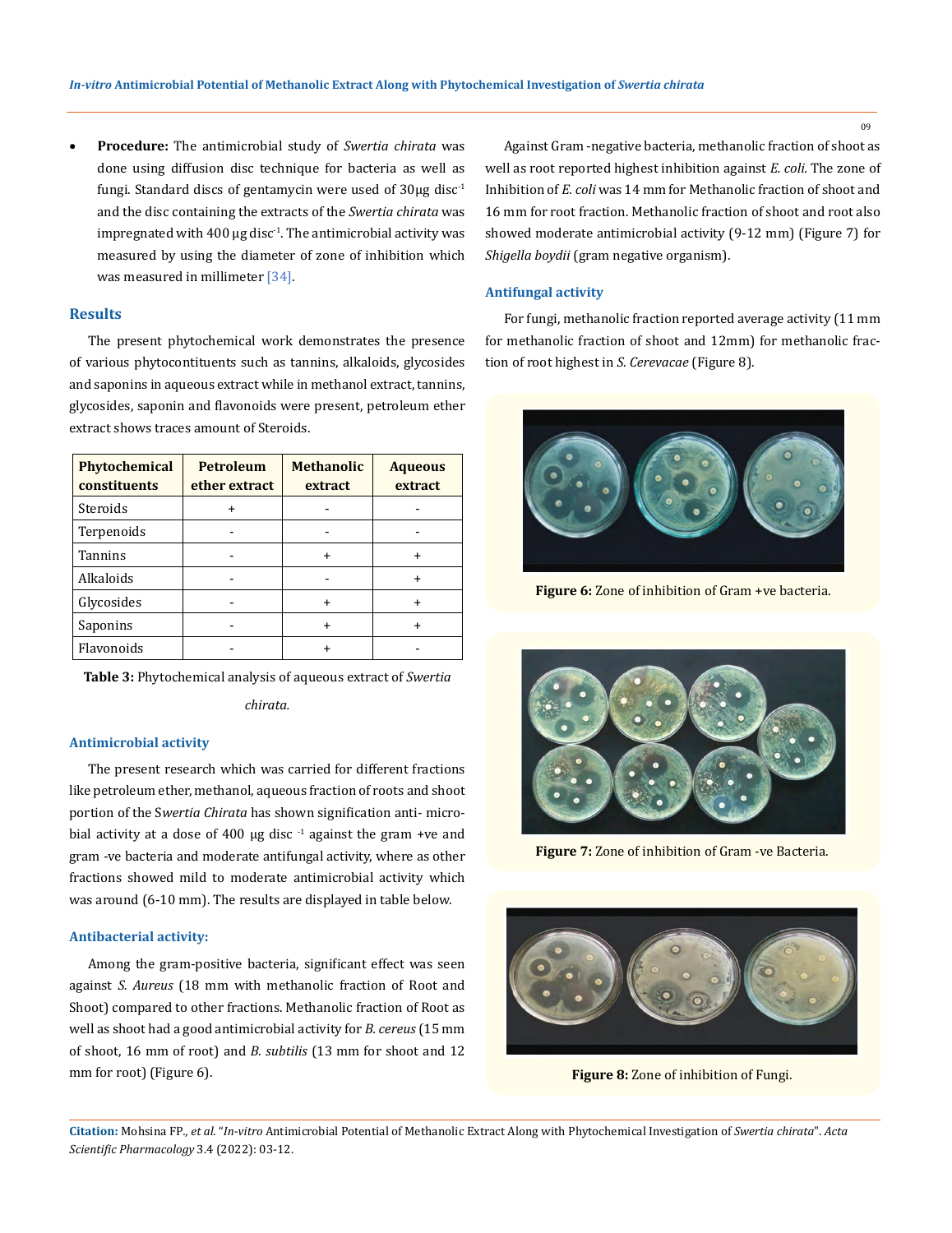|                      | Diameter of zone of inhibition(mm)               |                                          |                                       |                                                 |                                         |                                      |            |
|----------------------|--------------------------------------------------|------------------------------------------|---------------------------------------|-------------------------------------------------|-----------------------------------------|--------------------------------------|------------|
| <b>Test organism</b> | <b>Petroleum</b><br>ether<br>extract of<br>shoot | <b>Methanolic</b><br>extract of<br>shoot | <b>Aqueous</b><br>extract of<br>shoot | <b>Petroleum</b><br>ether<br>extract of<br>root | <b>Methanolic</b><br>extract of<br>root | <b>Aqueous</b><br>extract of<br>root | Gentamycin |
|                      |                                                  |                                          | Gram +ve bacteria                     |                                                 |                                         |                                      |            |
| B. cereus            | 9                                                | 15                                       | 8                                     |                                                 | 16                                      | $\overline{\phantom{a}}$             | 30         |
| <b>B.</b> subtilis   | 8                                                | 13                                       | 6                                     | 7                                               | 12                                      | 6                                    | 29         |
| S. aureus            | 8                                                | 18                                       | 6                                     | $\overline{\phantom{a}}$                        | 18                                      | 6                                    | 33         |
|                      |                                                  |                                          | Gram - ve bacteria                    |                                                 |                                         |                                      |            |
| E.coli               | $\blacksquare$                                   | 14                                       | 7                                     | 6                                               | 16                                      | 7                                    | 33         |
| P. aeruginosa        | ٠                                                | 12                                       | $\overline{7}$                        | 6                                               | 11                                      | 8                                    | 31         |
| S. Para typhi        | 8                                                | 9                                        | $\overline{a}$                        | 6                                               | 10                                      | 6                                    | 28         |
| S. Typhi             | 9                                                | 10                                       | 8                                     | $\blacksquare$                                  | 11                                      | 7                                    | 33         |
| Shigella boydii      | $\blacksquare$                                   | 11                                       | 7                                     | 7                                               | 12                                      | 7                                    | 31         |
| Shigella dysenteria  | 9                                                | 9                                        | 7                                     | 6                                               | 10                                      | 6                                    | 30         |
| Vibrio mimicus       | 8                                                | 11                                       | 7                                     | 6                                               | 9                                       | $\overline{\phantom{a}}$             | 29         |
| Fungi                |                                                  |                                          |                                       |                                                 |                                         |                                      |            |
| C. albicans          | 7                                                | 11                                       |                                       | 9                                               | 11                                      | 7                                    | 35         |
| Aspergillus Niger    | 8                                                | 10                                       | 8                                     | 10                                              | 12                                      | 7                                    | 38         |
| S. Cerevacae         | 7                                                | 11                                       | 10                                    | 9                                               | 12                                      |                                      | 33         |

**Table 4:** Antimicrobial activity of different fractions of *Swertia chirata.* Zone of inhibition less than 5mm are not added in the above results

# **Discussion and Conclusion**

*Swertia chirata* the endangered medicinal traditional herb offers many promising health benefits with bit of adverse effects. Due to its excess remedial effect. The over exploitation of *Swertia* has begun till now *Swertia* have been reported safest for human use. Due to its extinction situation, there is a need of conservation methods. Extinction is occurred due to its high demand arouse in National and International level constantly. Swertia is a medicinal plant with an abundant splendid benefit. The present research suggest that the extract contains some chemical moiety which display the antimicrobial activity and which is important for development of new herbal medicine for different infectious diseases.

# **Authors Contribution**

All the authors have equally contributed in conceiving this research and designing of experiments; all authors have participated in the design and interpretation of the data; experiments and analysis; writing the paper and participated in the revisions of it. All authors read and approved the final manuscript.

# **Conflict of Interest**

The authors Mohsina F.P, Dr Aamir Quazi, Dr. Faheem IP, Muskan and Sarah Priyadeclare that there is no conflict of interest.

# **Acknowledgement**

I would like to express my very great appreciation to my guide Dr Aamir Quazi. I would like to offer my special thanks to Luqman College of pharmacy for permitting me to carry out my research work. Advice given by Dr Faheem IP has been a great help in work. I am particularly grateful for the assistance, coordination support given by Mr. Mukim and Mr. Gulzar.

### **Funding Source**

This research received no specific grant from any funding agency in the public, commercial, or not-for-profit sectors.

10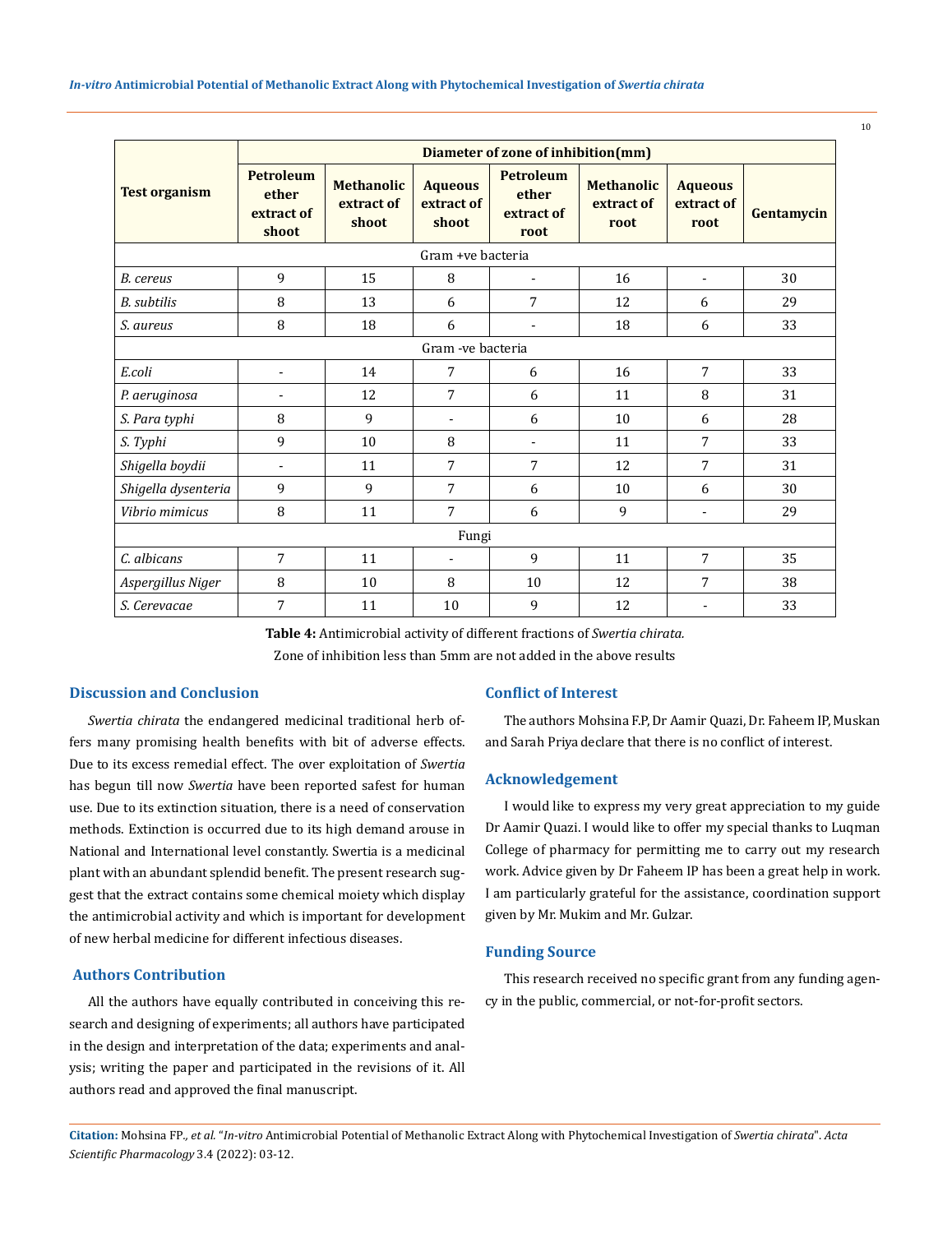# **Bibliography**

- 1. [Aleem Abdul and Hifzul Kabir. "Review on Swertia chirata as](http://jddtonline.info/index.php/jddt/article/view/1957)  [traditional uses to its pyhtochemistry and phrmacological ac](http://jddtonline.info/index.php/jddt/article/view/1957)tivity". *[Journal of Drug Delivery and Therapeutics](http://jddtonline.info/index.php/jddt/article/view/1957)* 8.5-s (2018): [73-78.](http://jddtonline.info/index.php/jddt/article/view/1957)
- 2. [Kumar Vijay and Johannes Van Staden. "A review of Swertia](https://www.frontiersin.org/articles/10.3389/fphar.2015.00308/full)  [chirayita \(Gentianaceae\) as a traditional medicinal plant".](https://www.frontiersin.org/articles/10.3389/fphar.2015.00308/full)  *[Frontiers in Pharmacology](https://www.frontiersin.org/articles/10.3389/fphar.2015.00308/full)* 6 (2016): 308.
- 3. Cunningham A B., *et al*[. "Production from both wild harvest](https://doi.org/10.1016/j.jep.2018.06.033)  [and cultivation: The cross-border Swertia chirayita \(Gentiana](https://doi.org/10.1016/j.jep.2018.06.033)ceae) trade". *[Journal of Ethnopharmacology](https://doi.org/10.1016/j.jep.2018.06.033)* 225 (2018): 42-52.
- 4. [Chaudhuri Rituparna Kundu.,](https://doi.org/10.1016/j.scienta.2008.09.022) *et al*. "Regeneration and charac[terization of Swertia chirata Buch.-Ham. ex Wall. plants from](https://doi.org/10.1016/j.scienta.2008.09.022)  [immature seed cultures".](https://doi.org/10.1016/j.scienta.2008.09.022) *Scientia Horticulturae* 120.1 (2009): [107-114.](https://doi.org/10.1016/j.scienta.2008.09.022)
- 5. [Joshi P and V Dhawan. "Swertia chirayita-an overview".](https://www.jstor.org/stable/24111159) *Current Science* [\(2005\): 635-640.](https://www.jstor.org/stable/24111159)
- 6. Devi R., *et al*[. "Antimicrobial activity of bacterial endophytes](https://doi.org/10.1186/s41938-021-00410-9)  [from Chirata \(Swertia chirata Wall.\) and Datura \(Datura stra](https://doi.org/10.1186/s41938-021-00410-9)monium L.)". *[Egyptian Journal of Biological Pest Control](https://doi.org/10.1186/s41938-021-00410-9)* 31 [\(2021\): 69.](https://doi.org/10.1186/s41938-021-00410-9)
- 7. [Parihar Shweta. "Swertia chirata-A Wonderful Herb".](https://doi.org/10.30750/ijpbr.9.4.4) *In[dian Journal of Pharmaceutical and Biological Research](https://doi.org/10.30750/ijpbr.9.4.4)* 9.04 [\(2021\): 10-15.](https://doi.org/10.30750/ijpbr.9.4.4)
- 8. Sultana M J and F R S Ahmed. "Phytochemical investigations of the medicinal plant Swertia chirata Ham". *Biochemistry and Analytical Biochemistry* 2.145 (2013): 2161-1009.
- 9. Pant Neerja., *et al*[. "Some chemical constituents of Swertia chi](http://nopr.niscair.res.in/handle/123456789/22062)[rata" \(2002\).](http://nopr.niscair.res.in/handle/123456789/22062)
- 10. Brahmachari Goutam., *et al*[. "Swertia \(Gentianaceae\): chemi](https://doi.org/10.1002/cbdv.200490123)[cal and pharmacological aspects".](https://doi.org/10.1002/cbdv.200490123) *Chemistry and Biodiversity* [1.11 \(2004\): 1627-1651.](https://doi.org/10.1002/cbdv.200490123)
- 11. Ghosal S., *et al*[. "Chemical constituents of the gentianaceae](https://doi.org/10.1002/jps.2600620614)  [V: Tetraoxygenated xanthones of Swertia chirata buch.-ham".](https://doi.org/10.1002/jps.2600620614)  *[Journal of Pharmaceutical Sciences](https://doi.org/10.1002/jps.2600620614)* 62.6 (1973): 926-930.
- 12. Chaudhuri RK., *et al*[. "Production of genetically uniform plants](https://doi.org/10.1007/s11627-007-9095-9)  [from nodal explants of Swertia chirata Buch.-Ham. ex Wall.](https://doi.org/10.1007/s11627-007-9095-9) [an endangered medicinal herb".](https://doi.org/10.1007/s11627-007-9095-9) *In Vitro* 43 (2007): 467-472.
- 13. Wawrosch C., *et al*[. "Micropropagation of the threatened Nep](https://doi.org/10.1007/s002990050697)[alese medicinal plant Swertia chirata Buch.-Ham. ex Wall".](https://doi.org/10.1007/s002990050697)  *Plant Cell Reports* [18 \(1999\): 997-1001.](https://doi.org/10.1007/s002990050697)
- 14. [Pandey DK and Kaur P. "Optimization of extraction parameters](https://doi.org/10.1007/s13205-018-1174-6)  [of pentacyclic triterpenoids from Swertia chirata stem using](https://doi.org/10.1007/s13205-018-1174-6)  [response surface methodology".](https://doi.org/10.1007/s13205-018-1174-6) *3 Biotech* 8 (2018): 152.
- 15. Chaudhuri RK., *et al*[. "Conservation of Swertia chirata through](https://doi.org/10.1007/s11816-008-0064-5)  [direct shoot multiplication from leaf explants".](https://doi.org/10.1007/s11816-008-0064-5) *Plant Biotechnology Report* [2 \(2008\): 213-218.](https://doi.org/10.1007/s11816-008-0064-5)
- 16. Saha N., *et al*[. "Biogenic Synthesis and Structural Characteriza](https://doi.org/10.1007/s10876-016-1009-8)[tion of Polyshaped Gold Nanoparticles Using Leaf Extract of](https://doi.org/10.1007/s10876-016-1009-8)  [Swertia chirata Along with Process Optimization by Response](https://doi.org/10.1007/s10876-016-1009-8)  Surface Methodology (RSM)". *[Journal of Cluster Science](https://doi.org/10.1007/s10876-016-1009-8)* 27 [\(2016\): 1419-1437.](https://doi.org/10.1007/s10876-016-1009-8)
- 17. [Saha Nirlipta and S Dutta Gupta. "Low-dose toxicity of bio](https://doi.org/10.1016/j.jhazmat.2017.01.021)[genic silver nanoparticles fabricated by Swertia chirata on](https://doi.org/10.1016/j.jhazmat.2017.01.021)  [root tips and flower buds of Allium cepa".](https://doi.org/10.1016/j.jhazmat.2017.01.021) *Journal of Hazardous Materials* [330 \(2017\): 18-28.](https://doi.org/10.1016/j.jhazmat.2017.01.021)
- 18. [Saha Prosenjit and Sukta Das. "Highlighting the anti-carcino](https://pubmed.ncbi.nlm.nih.gov/21338178/)[genic potential of an ayurvedic medicinal plant, Swertia Chi](https://pubmed.ncbi.nlm.nih.gov/21338178/)rata". *[Asian Pacific Journal of Cancer Prevention](https://pubmed.ncbi.nlm.nih.gov/21338178/)* 11.6 (2010): [1445-1449.](https://pubmed.ncbi.nlm.nih.gov/21338178/)
- 19. Verma H., *et al*[. "Antiviral activity of the Indian medicinal plant](https://doi.org/10.1016/S0255-0857(21)01807-7)  [extract, Swertia chirata against herpes simplex viruses: A](https://doi.org/10.1016/S0255-0857(21)01807-7)  [study by in-vitro and molecular approach".](https://doi.org/10.1016/S0255-0857(21)01807-7) *Indian Journal of [Medical Microbiology](https://doi.org/10.1016/S0255-0857(21)01807-7)* 26.4 (2008): 322-326.
- 20. Patil Kalpana., *et al*. "Therapeutic Swertia chirata-an overview". *Research Journal of Pharmacognosy and Phytochemistry* 5.4 (2013): 199-207.
- 21. Kumar Anil., *et al*[. "In-vitro hepatoprotective activity of Albizia](https://www.researchgate.net/publication/334561067_In-vitro_hepatoprotective_activity_of_Albizia_lebbeck_Cassia_occidentalis_and_Swertia_chirata_on_HepG2_cells)  [lebbeck, Cassia occidentalis and Swertia chirata on HepG2](https://www.researchgate.net/publication/334561067_In-vitro_hepatoprotective_activity_of_Albizia_lebbeck_Cassia_occidentalis_and_Swertia_chirata_on_HepG2_cells)  cells". *IN-VITRO* [9.4 \(2016\).](https://www.researchgate.net/publication/334561067_In-vitro_hepatoprotective_activity_of_Albizia_lebbeck_Cassia_occidentalis_and_Swertia_chirata_on_HepG2_cells)
- 22. Banerjee Shivaji., *et al*[. "Assessment of the anti-inflammatory](https://www.ijp-online.com/article.asp?issn=0253-7613;year=2000;volume=32;issue=1;spage=21;epage=24;aulast=Shivaji;type=0)  [effects of Swertia chirata in acute and chronic experimental](https://www.ijp-online.com/article.asp?issn=0253-7613;year=2000;volume=32;issue=1;spage=21;epage=24;aulast=Shivaji;type=0)  models in male albino rats". *[Indian Journal of Pharmacology](https://www.ijp-online.com/article.asp?issn=0253-7613;year=2000;volume=32;issue=1;spage=21;epage=24;aulast=Shivaji;type=0)* [32.1 \(2000\): 21-24.](https://www.ijp-online.com/article.asp?issn=0253-7613;year=2000;volume=32;issue=1;spage=21;epage=24;aulast=Shivaji;type=0)
- 23. [Akbar S. "Swertia chirata Buck.-Ham. ex Wall. Swertia chiray](https://doi.org/10.1007/978-3-030-16807-0_176)[ita \(Roxb.\) H. Karsten \(Gentianaceae\)". In: Handbook of 200](https://doi.org/10.1007/978-3-030-16807-0_176)  [Medicinal Plants. Springer, Cham \(2020\).](https://doi.org/10.1007/978-3-030-16807-0_176)
- 24. [Kaloo M A and B A Bhat. "Chemical Composition and Phar](https://ipharmsciencia.edwiserinternational.com/home.php)[macology of a Medicinal Herb: Swertia Chirata".](https://ipharmsciencia.edwiserinternational.com/home.php) *International [Journal of Pharmaceutical Sciences](https://ipharmsciencia.edwiserinternational.com/home.php)* 11 (2020): 105.

11